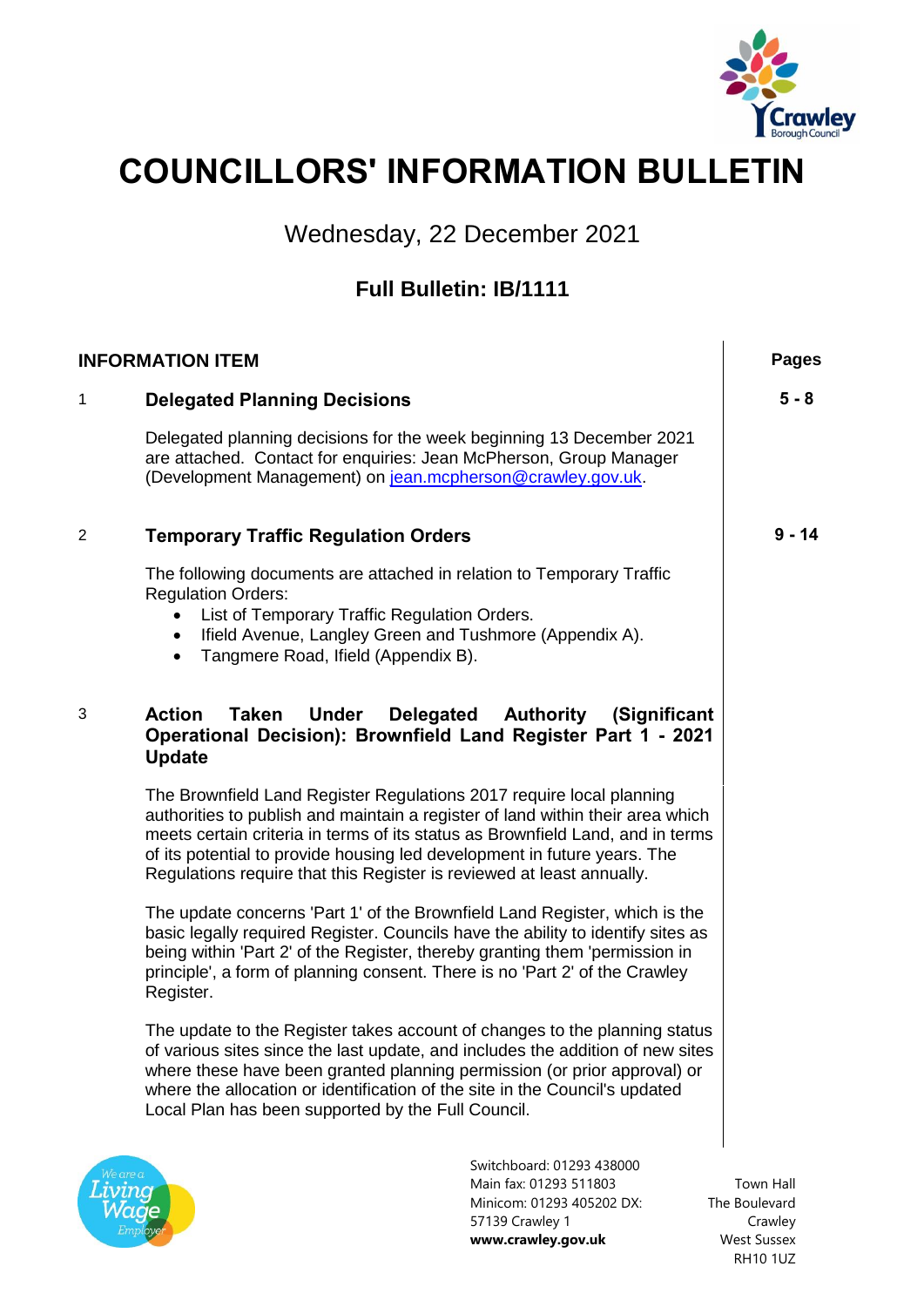On 15 December 2021, the Head of Economy and Planning approved the publication of the Brownfield Land Register Part 1 2021 update. This decision was taken in accordance with the delegation 7.bb of the Head of Economy and Planning Services' Sub-delegation Scheme ("to make 'factual updates and minor amendments' to Part 1 of the Brownfield Land Register").

#### 4 **Action Taken Under Delegated Authority (Significant Operational Decision): Infrastructure Funding Statement 2020/21**

The Community Infrastructure Levy (Amendment) (England) (No. 2) Regulations 2019) came into force on 1 September 2019. Under these regulations, Infrastructure Funding Statements (IFS) will replace CIL Regulation 123 Lists as the mechanism through which projects are identified for CIL funding.

For each financial year, starting from 2019/20, we are required to publish an Infrastructure Funding Statement (IFS). This is made up of three parts:

- Section 106 Report: including a summary of Section 106 income and expenditure (including details of some non-monetary contributions); details of projects on which Section 106 receipts were spent or allocated; and the amount of Section 106 receipts retained at the end of the financial year
- CIL Report: including a summary of CIL income and expenditure; details of projects on which CIL was spent or allocated; and the amount of CIL retained at the end of the financial year
- Infrastructure List: a statement of the infrastructure projects or types of infrastructure which we intend will be, or may be, wholly or partly funded by CIL.

On 10 December 2021 the Head of Economy and Planning approved the publication of the Infrastructure Funding Statement 2020/21. The decision was taken in accordance with the delegation to the Head of Economy and Planning to approve operational documents including the Authority's Monitoring Reports.

The Infrastructure Funding Statement 2020/21 has been published and can be found [here.](https://crawley.gov.uk/sites/default/files/2021-12/Infrastructure%20Funding%20Statement%202020_21_0.pdf)

### 5 **Section 106 Contributions Committed to Following Projects**

**Open Space Monies – Southgate Playing Fields. Ref: SGPF-2122.** 

The project is to receive a contribution of £47,292.87 from S106. The S106 monies have been received from three developments in Northgate and one in Southgate. The scheme will improve the type B playground at Southgate Playing Fields, (as confirmed by the Unsupervised Play Investment Programme Working Group (UPIPWG). The existing play equipment and safer surfacing has come to the end of its life. It is anticipated that there will be replacements to the playground equipment and safety surfacing, as well additional features to address seating, fencing and surfacing requirements. This will be managed by specialist contractors.